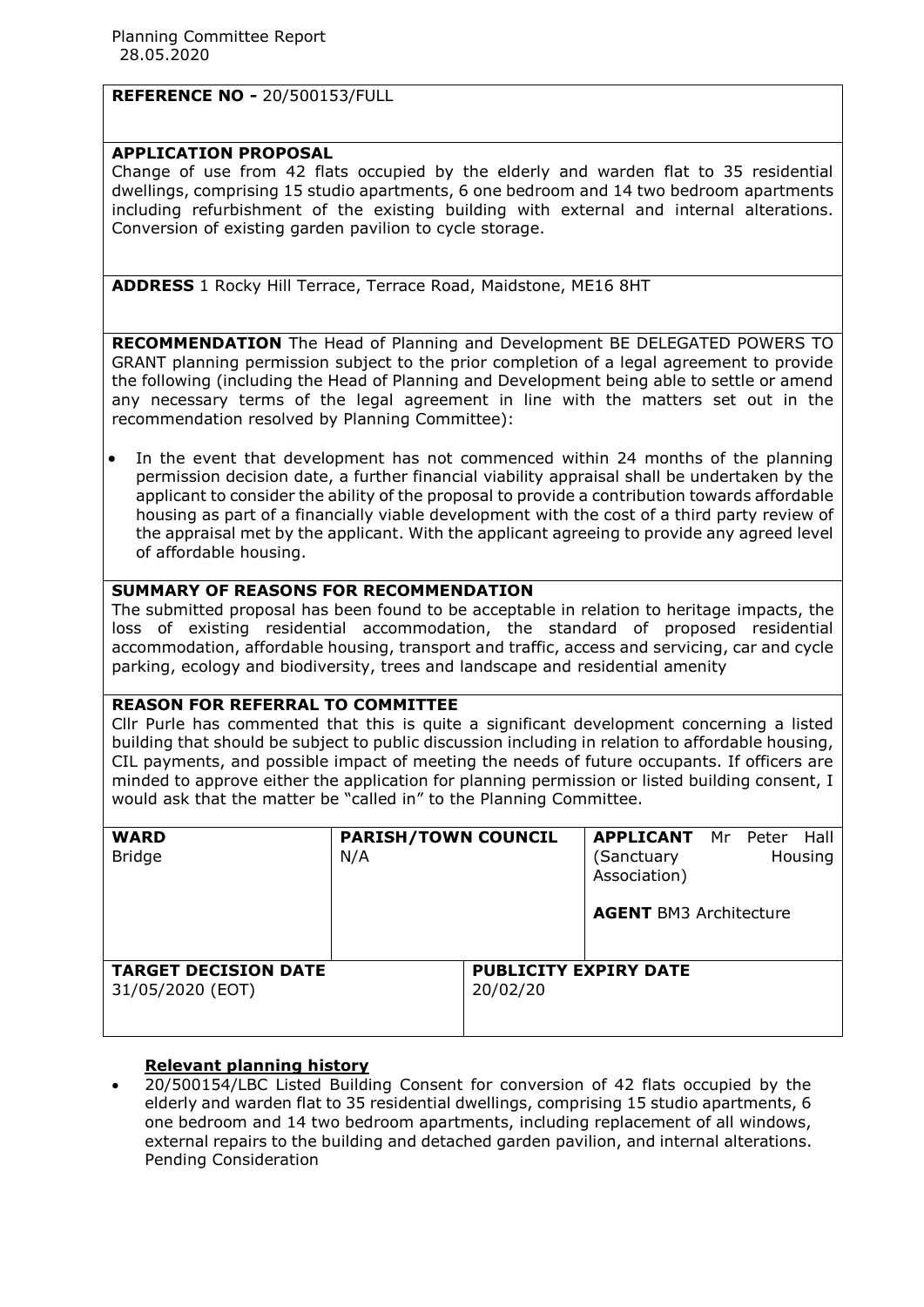87/1961 Take down top parapet wall, take out dormer windows, take down chimney stacks and rebuild, strip roof and take up kerbs. Approved: 17 March 1988

74/1050 Conversion of six houses to 42 'old peoples flats' comprising 18 bedsitters,20 one bedroom flats, 3 two bedroom flats and a warden flat, with parking spaces Approved: 04 April 1975

## **MAIN REPORT**

# **1. DESCRIPTION OF SITE** 1.01 The application site (0.3h)

- The application site (0.3ha) is on the west side of Terrace Road (A20). The site is roughly rectangular in shape and occupies the block of land between the road junctions with Bedford Place to the north and Victoria Street to the south. Terrace Road is part of a one way gyratory with traffic travelling north past the site and joining with London Road to the east.
- 1.02 The character of the area to the west (rear) of the site is predominantly residential and immediately to the east, predominantly commercial. The town centre boundary, marked by the railway line, is located circa 190 metres to the east of the site. Maidstone West Railway Station is circa 230 metres to the south east of the site. To the north of the site on the opposite side of Bedford Place is Rock House, to the south on the other side of Victoria Street is 9 Terrace Road. At the rear of the site is Birnam Square, in contrast to other larger nearby properties Birnam Square consists of 20 small properties arranged in 4 terraced blocks with a small road running half way along the rear boundary of the application site
- 1.03 The application building dating from circa 1830 is set back from the road behind a hardstanding area providing circulation and parking and surrounded by landscaping. The building was originally constructed as a row of 6 terraced houses. The building is on the national list of historically important buildings (Grade II) and within the Rocky Hill Conservation Area. The trees on the Terrace Road frontage are protected under Tree Preservation Order no.17 of 1972.
- 1.04 The 6 buildings/building groups to the north of the application site, (located on the opposite side of Bedford Place and on the east side of London Road) are also Grade II listed. These are 3 Bedford Place; 4 to 7 (consec) Bedford Place; Rock House; 15 & 17 London Road; 19 (Rocky Hill House) London Road and 21 & 23 London Road.
- 1.05 The application building is currently vacant (since September 2017) following a fire but is currently laid out and was previously in use as 42 flats for the elderly (18 bedsits, 20 one-bed flats, 3 two-bed flats and a warden's flat). The building has accommodation on 5 floors (basement, ground, first, second and loft space) with basement lightwells and stepped access in the front elevation. There is a distinct rise in ground level towards the rear of the application site, with the rear amenity area and single storey garden pavilion building located on higher ground.

## **2. PROPOSAL**

2.01 The submitted proposal is for internal alterations to convert the building to provide 35 residential dwellings, comprising 15 studio apartments, 6 one bedroom and 14 two bedroom apartments including refurbishment of the existing building with external and internal alterations. The proposal includes the conversion of the existing garden pavilion building to provide cycle storage for future occupants.

# **3. POLICY AND OTHER CONSIDERATIONS**

- Maidstone Borough Local Plan 2017 SP1, SP18, SP19, SS1, DM1, DM3, DM4, DM6, DM9, DM23 and Appendix B
- Supplementary Planning Documents: London Road, Bower Mount and Buckland Hill Area' SPD, SPG4 'Kent Vehicle Parking Standards' Kent & Medway Structure Plan (2006).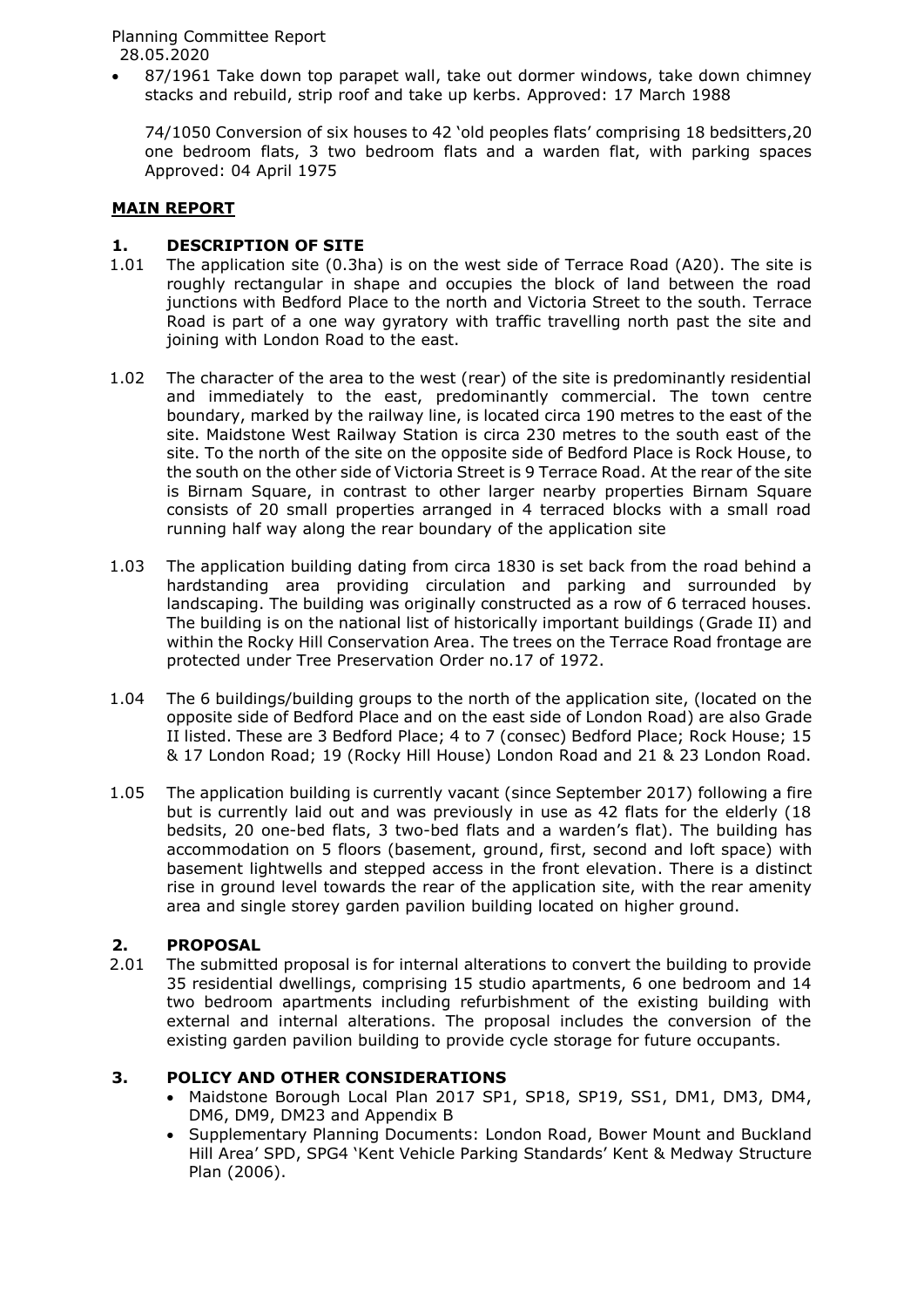- National Planning Policy Framework (NPPF)
- National Planning Practice Guidance (NPPG)



## **Front (east) elevation facing Terrace Road**

#### **4. LOCAL REPRESENTATIONS Local Residents:**

- 4.01 Two representations have been received from local residents raising the following (summarised) issues.
- 4.02 One letter of objection states that:
	- The development will place an additional strain on local on-street car parking for which there is currently high demand, especially in the evenings.
	- The submitted parking assessment relies on the 2011 census data which does not take into account developments at 3 Bedford Place (Bedford House) and Riverhill Apartments (formerly Concorde House) development along London Road.
- 4.03 One representation neither objecting or supporting the planning application stated:
	- Cannot see any information about allocated parking spaces for the 35 residential properties, potentially up to 50 extra spaces could be needed with multi car households and visitors.
	- There is space to create parking within the property grounds,
	- Victoria Street is becoming increasingly difficult to find a space in, and with this amount of added cars, I assume being able to apply for permits, will only make the situation much worse.
	- I would like to see the building improved and put to use but only if there is consideration taken on the parking

# **Councillor Jonathan Purle**

- 4.04 This is quite a significant development concerning a listed building, which should be subject to public discussion including in relation to affordable housing, CIL payments, and possible impact of meeting the needs of future occupants. Should officers be minded to approve either of these, I would ask that the matter be "called in" to the Planning Committee for members to decide.
- 4.05 Matters raised by neighbours and other objectors are discussed in the detailed assessment below.

# **5. CONSULTATIONS**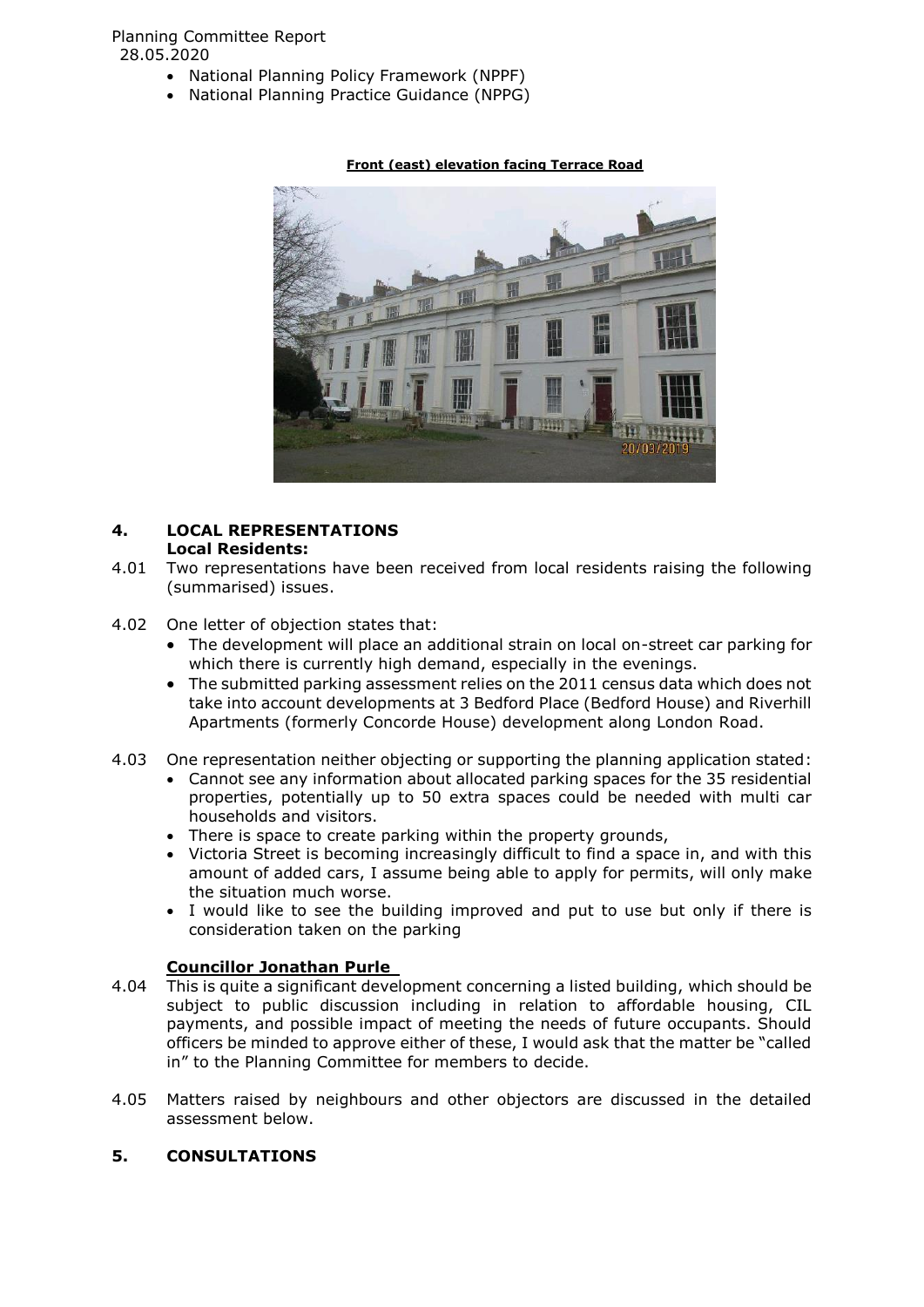Planning Committee Report

28.05.2020

(Please note that summaries of consultation responses are set out below with the response discussed in more detail in the main report where considered necessary)

## **Historic England**

5.01 No comment. On the basis of the information provided, we do not consider that it is necessary for this application to be notified to Historic England under the relevant statutory provisions.

# **Georgian Group**

5.02 (Not objecting or supporting) The Group recommends that local authority requires more information from the applicant in regard to the date of the windows and their condition before determining this application. If the windows are confirmed to be original, this aspect of the scheme should be omitted.

## **Conservation Officer (MBC)**

5.03 No objection subject to a planning condition requesting details of the bin storage area. The proposed conversion of the building to 35 residential dwellings is acceptable in heritage terms and would preserve the character and appearance of the Rocky Hill Conservation Area. (NB: Separate comments provided on the listed building application 20/500154/LBC).

## **Tree Officer (MBC)**

- 5.04 No objection subject to a planning condition. I agree with this assessment that there will be no significant harm and welcome the replacement advanced nursery stock specimen.
- 5.05 The minor pruning works to lift the crowns of two trees over parking areas is reasonable, minor in extent and appropriate arboricultural management.

## **Environment Agency**

5.06 No objection, as the site has a low environmental risk.

# **Natural England**

5.07 No comment.

## **Southern Water**

5.08 No objection subject to a condition requiring details of foul and surface water sewerage disposal.

## **Designing Out Crime Officer (Kent Police)**

5.09 No objection. If this application is approved a Condition/Informative is requested to ensure that the development meets Secured by Design standards and shows a clear audit trail for Design for Crime Prevention and Community Safety to meet our and Local Authority statutory duties under Section 17 of the Crime and Disorder Act 1998.

## **Local Highways Authority (KCC)**

5.10 No objection. The applicant has clarified that access to the cycle storage in the rear pavilion will be by way of a cycle rail.

## **6. APPRAISAL**

## **Main Issues**

- 6.01 The key issues for consideration relate to:
	- Heritage
	- Loss of existing residential accommodation.
	- Standard of proposed residential accommodation.
	- Affordable housing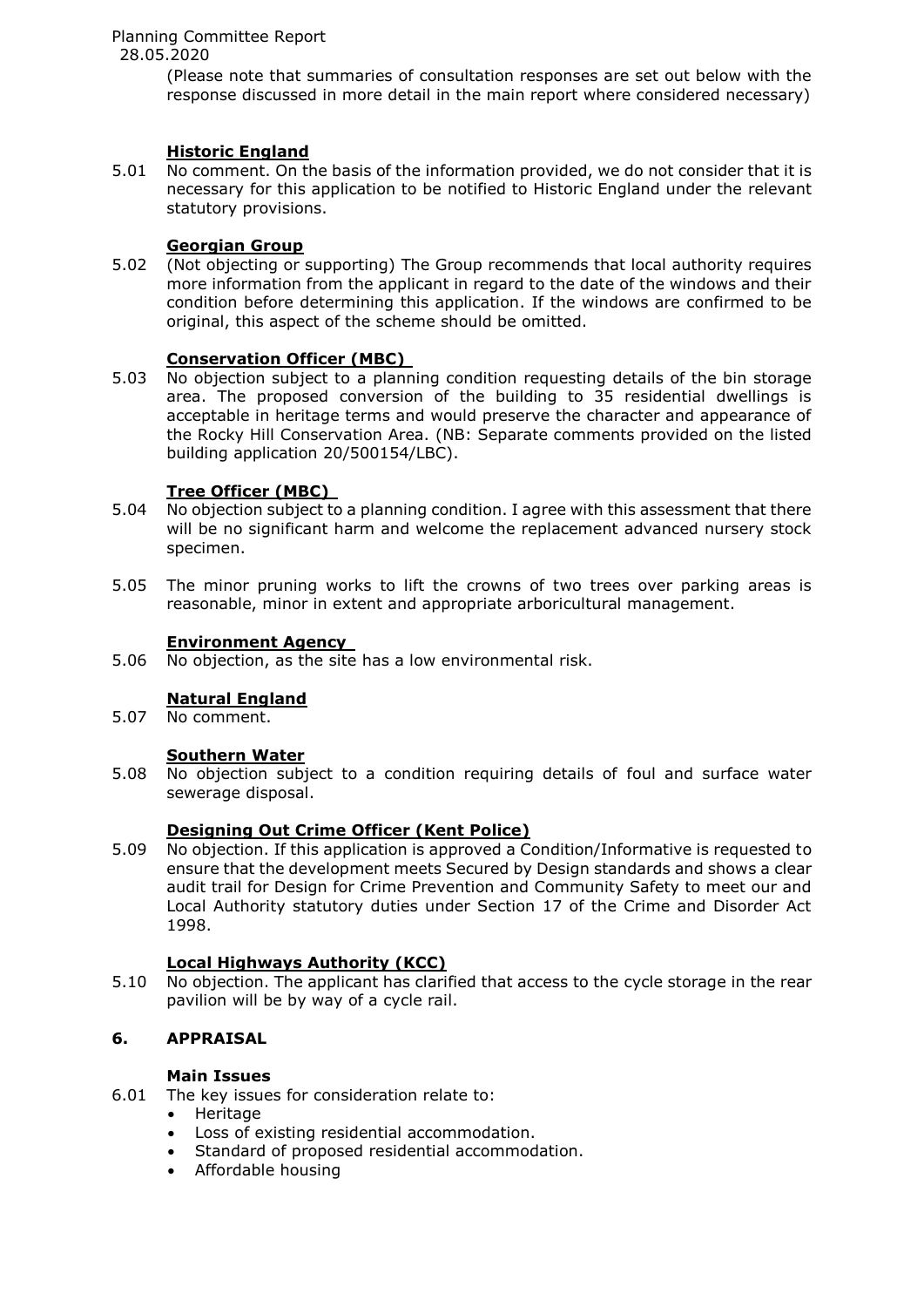- Transport and traffic, access and servicing, car and cycle parking
- Ecology and biodiversity, trees and landscape.
- Residential amenity.

#### **Heritage**

- 6.02 Policy SP18 of the Local Plan relates to the historic environment and requires that, inter-alia, the characteristics of heritage assets are protected, and design is sensitive to heritage assets and their settings. Policy DM4 of the Local Plan also relates to development affecting designated heritage assets and requires applicants to ensure that new development affecting heritage assets conserve, and where possible enhance, the significance of the heritage asset.
- 6.03 The National Planning Policy Framework (paragraph 192) states: *"In determining applications, local planning authorities should take account of: a) desirability of sustaining and enhancing the significance of heritage assets and putting them to viable uses consistent with their conservation; b) positive contribution that conservation of heritage assets can make to sustainable communities including their economic vitality; and c) desirability of new development making positive contribution to local character and distinctiveness".*



**Rear (west) elevation facing Birnam Square**

- *6.04* NPPF Paragraph 193 advises *"When considering the impact of a proposed development on the significance of a designated heritage asset, great weight should be given to the asset's conservation (and the more important the asset, the greater the weight should be). This is irrespective of whether any potential harm amounts to substantial harm, total loss or less than substantial harm to its significance".*
- 6.05 NPPF Paragraph 196 is also relevant advising "*Where a development proposal will lead to less than substantial harm to the significance of a designated heritage asset, this harm should be weighed against the public benefits of the proposal including, where appropriate, securing its optimum viable use".*
- 6.06 The relevant heritage considerations as part of the current development include the need to consider the potential impact on:
	- the listed application building (Grade II), the setting of nearby listed buildings (Grade II), and
	- the Rocky Hill Conservation Area.

Impact on the listed application building and setting of nearby listed buildings.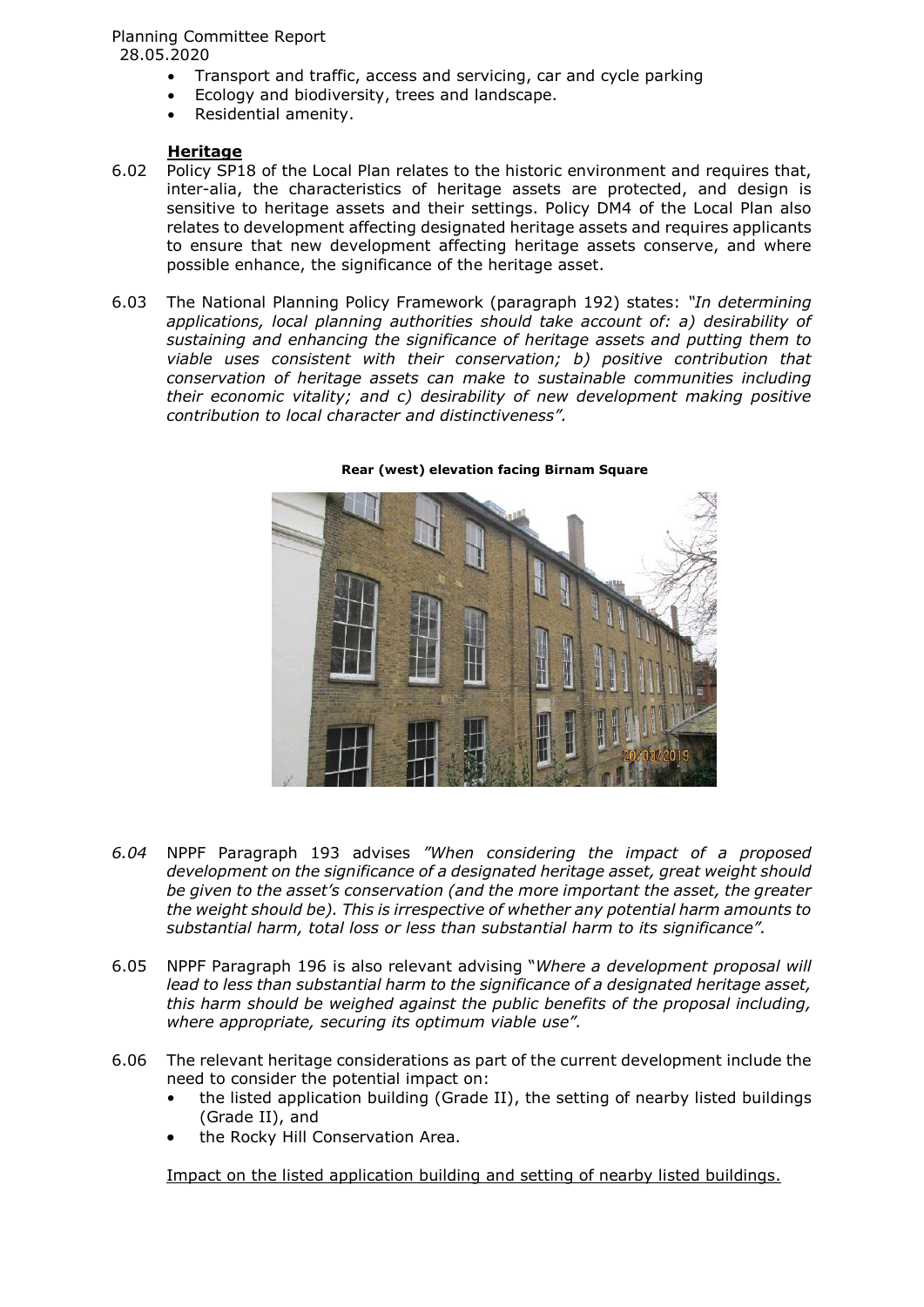- 6.07 When making a decision on all listed building consent applications, or any decision on a planning application for development that affects a listed building or its setting, a local planning authority must have special regard to the desirability of preserving the building, or its setting, or any features of special architectural or historic interest which it possesses. Preservation in this context means not harming the interest in the building, as opposed to keeping it utterly unchanged. This obligation, found in section 66 of the Planning (Listed Buildings and Conservation Areas) Act 1990 (1), applies to all decisions concerning listed buildings.
- 6.08 The 6 buildings to the north of the application site, (along the opposite side of Bedford Place and on the east side of London Road) are also Grade II listed. These are 3 Bedford Place; 4 to 7 (consec) Bedford Place; Rock House; 15 & 17 London Road; 19 (Rocky Hill House) London Road and 21 & 23 London Road.
- 6.09 Unsympathetic changes have previously been made to the internal layout of the application building as part of the earlier conversion works from 6 houses to flats, this included the removal of staircases. Further damage was caused by a recent fire.
- 6.10 The works proposed as part of the current application seek to restore the historical significance of the application building, to bring the building back into beneficial use and maintain the building fabric where this is possible. These repair works are set out in the submitted master repairs schedule, and summarised in the separate report for Listed Building Consent. The proposed internal layout involves the removal of small sections of the original wall on all floors of the building. This work is required to allow internal circulation and to ensure the standard of the proposed accommodation
- 6.11 It is considered that the proposed restoration and repair works will conserve and enhance the current and future setting of the nearby listed buildings. The proposed works to remove small sections of original wall in the application building will result in less than substantial harm to the significance of this designated heritage asset. It is concluded that this less than substantial harm to the building is outweighed by the benefits from the building repairs and restoration and bringing the application building back into use that will help ensure its long term survival.



**Rocky Hill Conservation Area map (with listed buildings marked in red)**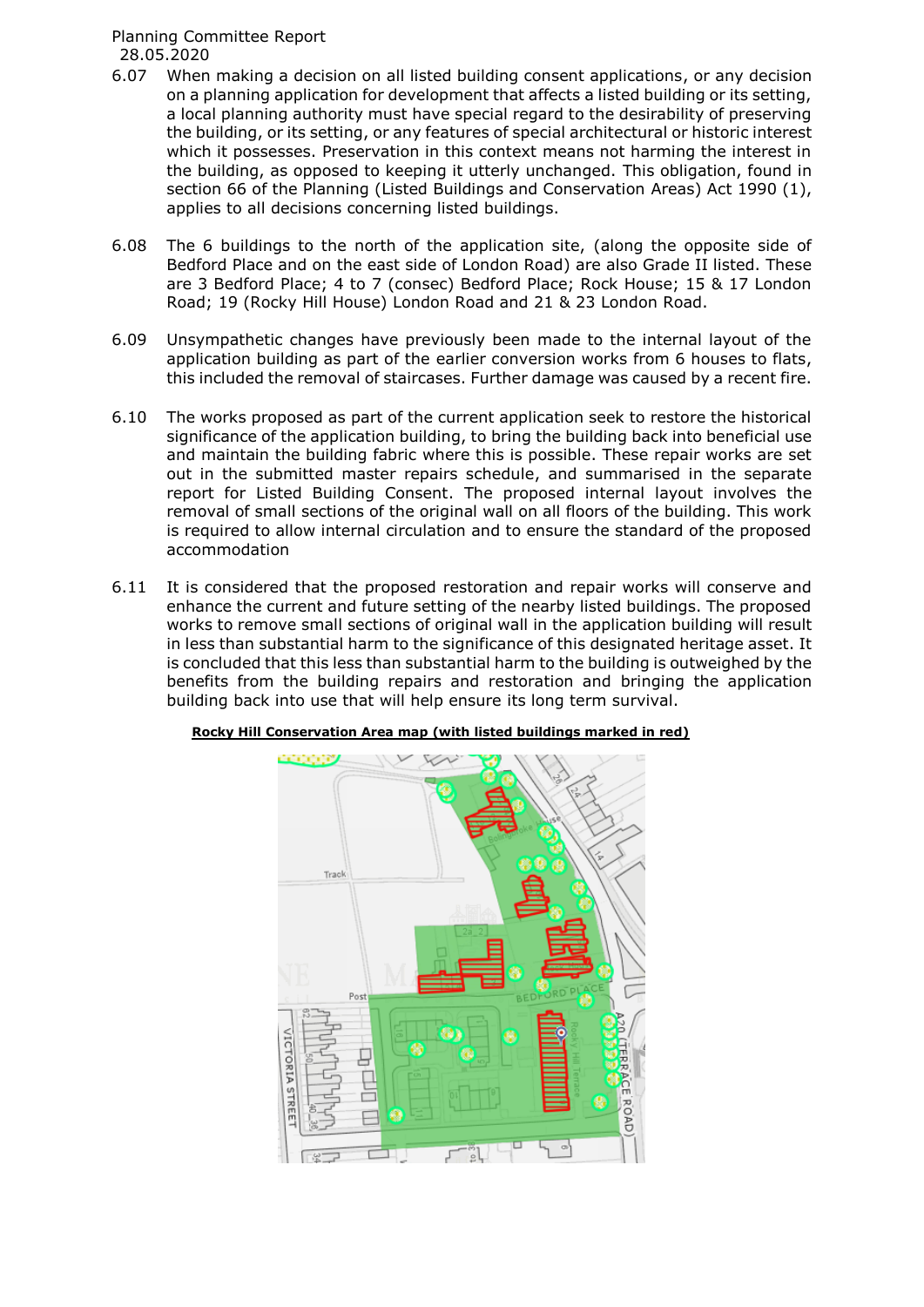Rocky Hill Conservation Area.

- 6.12 The Planning (Listed Buildings and Conservations Areas) Act 1990 provides specific protection for buildings and areas of special architectural or historic interest such as conservation areas.
- 6.13 The Act places a duty on local planning authorities in making its decisions to pay special attention to the desirability of preserving or enhancing the character or appearance of conservation areas.
- 6.14 The application site is located within the Rocky Hill Conservation Area which covers a group of high status  $19<sup>th</sup>$  century housing in a prominent elevated position overlooking Maidstone town centre. The London Road, Bower Mount and Buckland Hill Area' SPD lists as positive local features the special historical interest of listed buildings and the conservation area.
- 6.15 The proposed external works to the application building will conserve the appearance of the building and the historic significance. As a result, it is considered that the works will enhance the character and appearance of the Rocky Hill Conservation Area in line with adopted policy and the NPPF.

## **Loss of existing residential accommodation**

- 6.16 Local Plan policy SS1 seeks to focus the majority of development within the more sustainable parts of the borough. The most sustainable location is Maidstone's urban area, followed by the Rural Service Centres and the Larger Villages. The application site is located within the most sustainable area in the borough, the Maidstone Urban Area.
- 6.17 Local Plan policy SP 19 (Housing mix) states that the council will seek to ensure the delivery of sustainable mixed communities across new housing developments and within existing housing areas throughout the borough. The council will seek a sustainable range of house sizes, types and tenures that reflect the needs of those living in Maidstone Borough now and in years to come.
- 6.18 The application site is currently arranged to provide 42 flats for the elderly (18 bedsitters, 20 one bedroom flats, 3 two bedroom flats and a warden's flat) and a warden flat. Following a building fire in 2017 (believed to be an electrical fire in the basement) a review of the accommodation by the applicant found that it was not suitable for continued occupation by the elderly for a number of reasons including:
	- The changing needs and expectation of older people requiring independent living accommodation.
	- Local policies regarding a diversity of unit sizes at individual sites; and
	- The need to retain and enhance the heritage value of Rocky Hill Terrace.
- 6.19 The applicant has advised that historic building features, including stepped entrances and flagstones, created access issues for older residents with mobility issues. Access to all units on the third floor of the building required tenants to scale at least two flights of stairs, and some units were considered not fit for purpose. A review of the communal facilities also highlighted that the facilities typically required in new older-persons sheltered housing scheme could not be provided without significant alterations to the orientation of the scheme and without a significant detrimental impact on heritage features.
- 6.20 The previous building was found not fit for purpose and a sustainable long-term use of the building which would maintain the heritage value of the site was sought. The current proposals have been developed in accordance with Local Policy SP19, to provide a broader range of accommodation whilst protecting the heritage asset.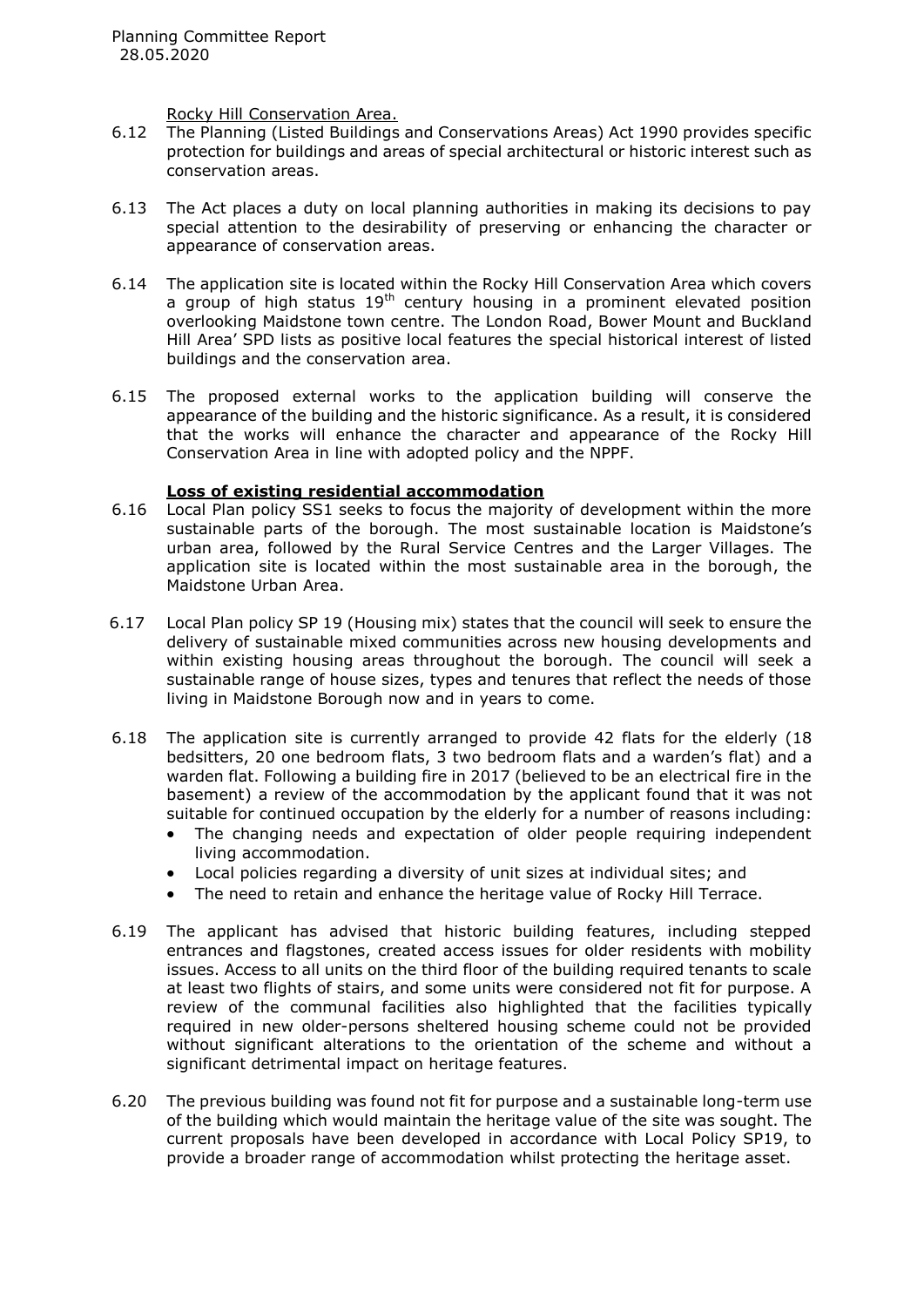- 6.21 The current application involves a reduction in the overall number of residential units in the building (from 42 flats to 35 flats) but a greater mix of accommodation consisting of 15 studio apartments, 6 one bedroom and 14 two bedroom apartments.
- 6.22 Local Plan policy SP19 states that the council will work with partners to support the provision of specialist and supported housing for the elderly, disabled and vulnerable. Whilst the current application involves the loss of accommodation (last used in 2017) for the elderly, it has been demonstrated that the accommodation cannot be properly adapted to modern mobility standards without harming the historical significance of the building. It is also highlighted that without any planning condition attached to the 1974 permission the use of the building is unrestricted to providing for the elderly and the building could be used for any residential use (use class C3) without the need for further planning permission.

# **Standard of the proposed residential accommodation.**

- 6.23 Local Plan policy DM1 and paragraph 127 of the NPPF states that proposals will be permitted where they create high quality design and provide adequate residential amenities for future occupiers of the development by ensuring that development is not exposed to, excessive noise, vibration, odour, air pollution, activity or vehicular movements, overlooking or visual intrusion.
- 6.24 The proposed accommodation provides a good standard of residential accommodation with adequate internal space for the intended function of individual rooms. The submitted plans show that the accommodation is provided with sufficient daylight, sunlight and outlook for future occupiers. The accommodation is provided with an external amenity area to the rear of the site. Access to the rear shared amenity space is provided via the two external entrances on Victoria Road and Bedford Place. The basement flats are accessed via existing individual external staircases located to the front of the building.
- 6.25 The submitted Noise Assessment (January 2020 Ref: 25044\_04\_NA\_01 Mewies Engineering Consultants Ltd) recommends the installation of double glazed units in order to reduce traffic noise levels from the A20. The primary consideration with the proposed listed building works is whether they would conserve and enhance the historic significance of the building and the retention of the original windows wherever possible is recommended.
- 6.26 Whilst outside the planning system Part E of the Building Regulations "Resistance to the Passage of Sound" highlights the difficulties associated with adapting historic buildings and the need to conserve special characteristics and allows special dispensation. The document advises that: *'the aim should be to improve sound insulation to the extent that it is practically possible, always provided that the work does not prejudice the character of the historic building, or increase the risk of long-term deterioration to the building fabric or fittings'*. A planning condition is recommended to seek a full condition survey of the existing windows with the emphasis on retaining windows where at all possible, followed by repair with replacement the last option.
- 6.27 A planning condition is recommended to seek measures that can be incorporated within the new accommodation that reduce the likelihood of crime whilst not harming the historical significance of the building.

# **Affordable housing**

6.28 In line with Local Plan policy SP 20 and guidance in the NPPF and NPPG affordable housing is sought on sites that can provide 10 or more units and which have a maximum combined gross floorspace of no more than 1,000 square metres (gross internal area). On sites within the Maidstone Urban Area policy SP20 states that 30% affordable housing provision would be sought.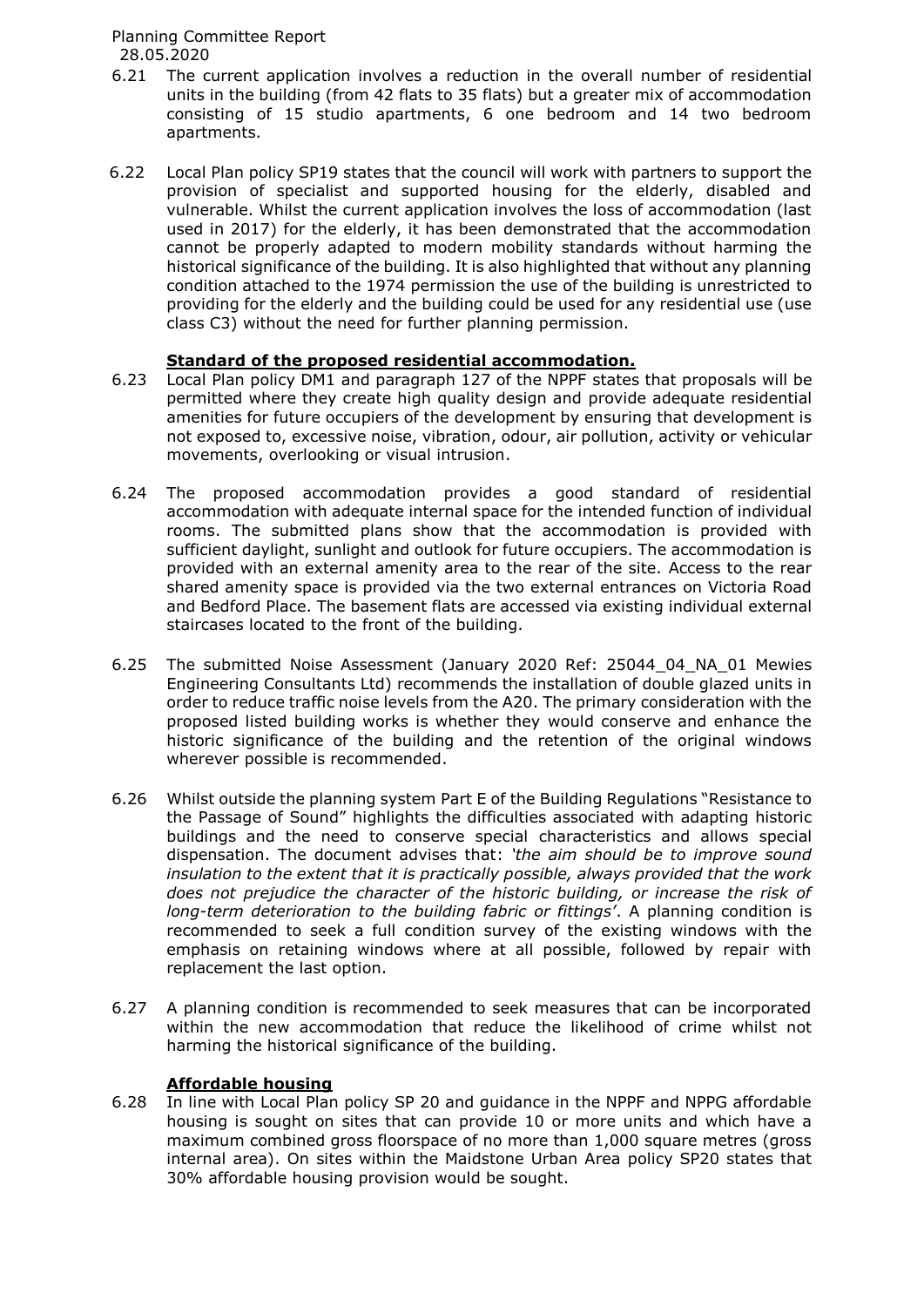- 6.29 Where a developer considers that affordable housing provision would make a proposal financially unviable, policy SP20 sets out that the developer will need to submit a viability appraisal. This viability appraisal will then be subject to scrutiny by an independent third party assessor.
- 6.30 The submitted development fulfils the criteria where affordable housing would normally be sought at 30%. The applicant has submitted a viability appraisal that shows the proposal resulting in a considerable financial deficit even without any affordable housing.
- 6.31 A third party assessment of the developer's conclusions has been carried out. The third party assessment has agreed with these conclusions. It was found that the submitted proposal, with the heritage considerations and works to this listed building, would not be financially viable by some margin whilst including a contribution towards affordable housing. In line with policy SP20, a change in the tenure or mix has been considered but this would not resolve this issue. The proposed reduction in the number of flats in the building has the positive benefit of revealing more of the historic internal layout, in addition the proposal will enable the building repair and restoration works.
- 6.32 Unlike the majority of planning applications, the business of the current applicant Sanctuary Housing Association is the provision of affordable housing,. Sanctuary Housing Association who have a head office in Worcester advise on their website that *"Providing good quality, affordable housing is at the heart of what we do. With more than 50 years' experience and over 69,000 homes across England, Sanctuary Housing is one of the UK's leading social landlords. As a not-for-profit organisation, we reinvest any surplus we make back into our housing and services, making our communities a place our residents are proud to call home".*
- 6.33 The independently verified evidence confirms that the submitted development is currently financially unviable with affordable housing provision in line with the requirements of policy SP20. Notwithstanding these conclusions, in light of their core business and using the viability information the applicant has said that they intend to make all efforts outside of the planning system to provide affordable housing on this site. The applicant will do this by looking for financial support from Homes England or by seeking other partners including potentially a partnership with the council.
- 6.34 A concern has been expressed in a consultation response that the future occupiers of the building will place a burden on local services. The proposal includes a reduction in the overall number of units from the previous use as accommodation for the elderly. There is no evidence to suggest that the impact from the proposal would be greater than any other similar proposal.
- 6.35 There is a high demand for affordable housing and no upper limit for affordable housing provision set out in adopted policy. The applicant has said that they *"…will seek to let units in the refurbished scheme to people and families who are able to manage and meet the obligations of their tenancies without extensive specialised support. Our Group mission is to create sustainable communities where people choose to live and our lettings policy will be guided by this mission".*
- 6.36 With the independently verified financial viability appraisal, the applicant has satisfied the relevant tests in the Local Plan and there is no policy requirement for any affordable housing to be provided as part of the submitted development. As included on other developments in the borough and to provide greater certainty it is recommended that a s106 legal agreement is used to secure a viability review.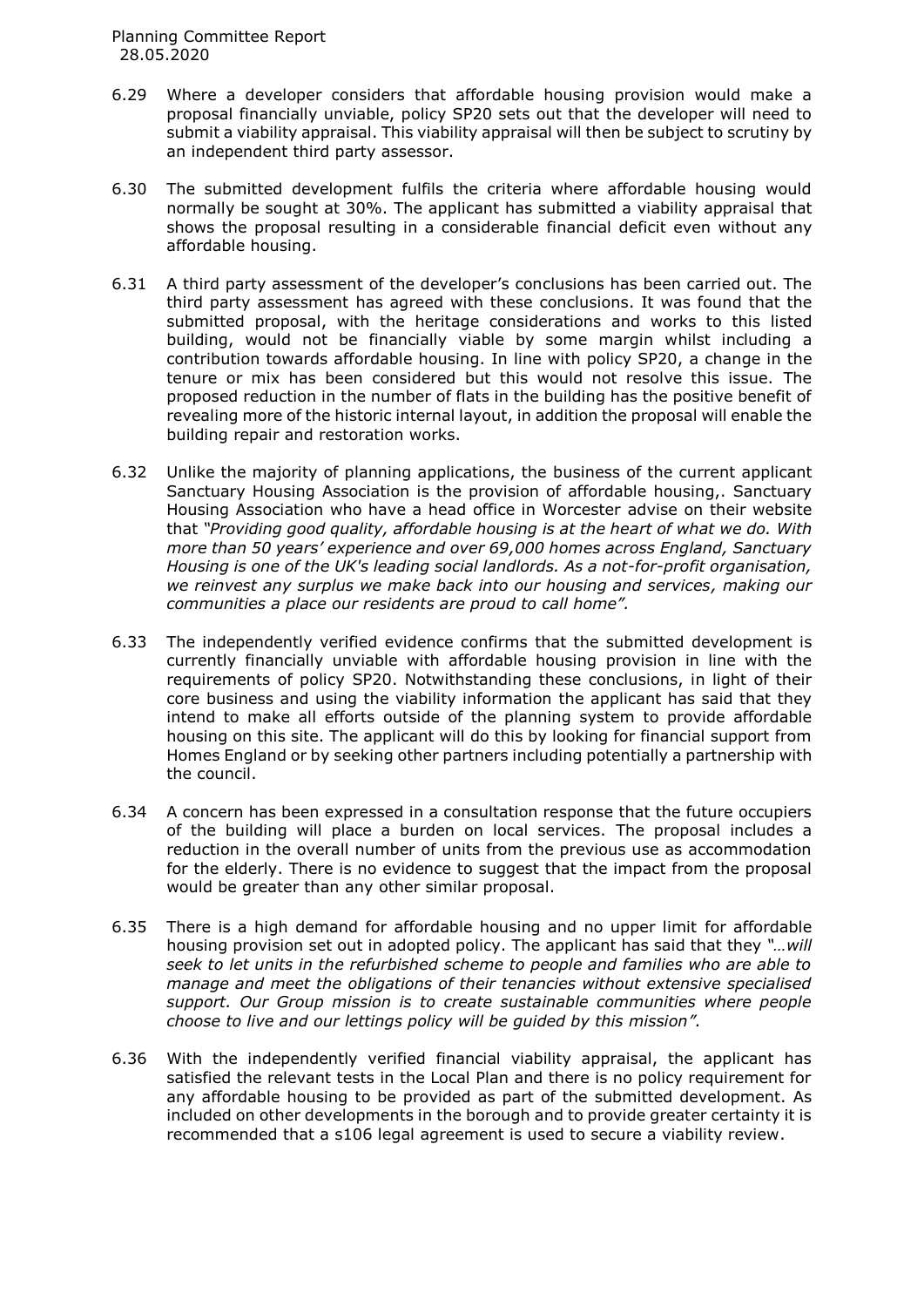6.37 In the event that development has not commenced within 24 months of the planning permission decision date, the viability review would require a further financial viability appraisal to be undertaken by the applicant. The financial viability appraisal would consider again the ability of the proposal to provide a contribution towards affordable housing as part of a financially viable development. The cost of a third party review of the appraisal would be met by the applicant with the applicant agreeing to provide any agreed level of affordable housing.

## **Transport and traffic, access and servicing, car and cycle parking** Access and servicing

- 6.38 Local Plan policy DM 1 states that proposals which create high quality design will be permitted, where they safely accommodate the vehicular and pedestrian movement generated by the proposal on the local highway network and through the site access.
- 6.39 The existing vehicle access to the site is from Victoria Street and this access is retained as part of the submitted proposal. The existing access is considered suitable including in relation to its width, driver sight lines and the future servicing of the accommodation. The bin storage will be located close to, and accessible for collection on foot from the Victoria Street frontage. Pedestrian access will be provided from both the Victoria Street and Bedford Place frontages.

## Car parking

- 6.40 Local Plan policy DM 23 states that the car parking for residential development will take into account the type, size and mix of dwellings and the need for visitor parking. Parking shall secure an efficient and attractive layout of development whilst ensuring the appropriate provision of integrated vehicle parking. Car parking standards are set out at Local Plan Appendix B.
- 6.41 The application site is located at the edge of the town centre, in an area with existing on street parking controls. A CPZ (Zone W1) covers Bedford Place and Victoria Street operating Monday to Saturday 8am to 6.30pm. In addition to restrictions to permit holders only, some bays allow 2 hours non permit parking with no return within 2 hours.
- 6.42 Local Plan Appendix B advises that the car parking requirements applying to the application site are set as 'maximum' standards (as opposed to minimum). The guidance states that reduced, or even nil car parking provision would be acceptable for rented properties, subject to effective tenancy controls and where main provision is not allocated.
- 6.43 The application building is currently laid out as 42 flats (18 bedsitters, 20 one bedroom flats, 3 two bedroom flats and a warden's flat) with 18 off street car parking spaces provided to the front of the building. Although the building is currently vacant this previous use of the building could recommence without the need for any further planning permission.
- 6.44 The current proposal seeks to provide an additional 10 off street car parking spaces and reduce the overall number of residential units from 42 to 35. The car parking is split into five areas (see plan above with the blue areas showing proposed parking) each accommodating between 4 and 8 spaces. The majority of these parking spaces, within four of the five areas, are based on the current parking arrangements, with a further bank of 4 spaces running in front of the building.
- 6.45 The proposed 35 flats will be provided with a total of 28 off street car parking spaces which is in line with policy DM23 and the car parking standards which would require a maximum of 42 off street spaces (1 space per dwelling with 7 visitor spaces). This parking provision is considered acceptable in relation to local on street demand and there has been no objection from the local highways authority. The applicant has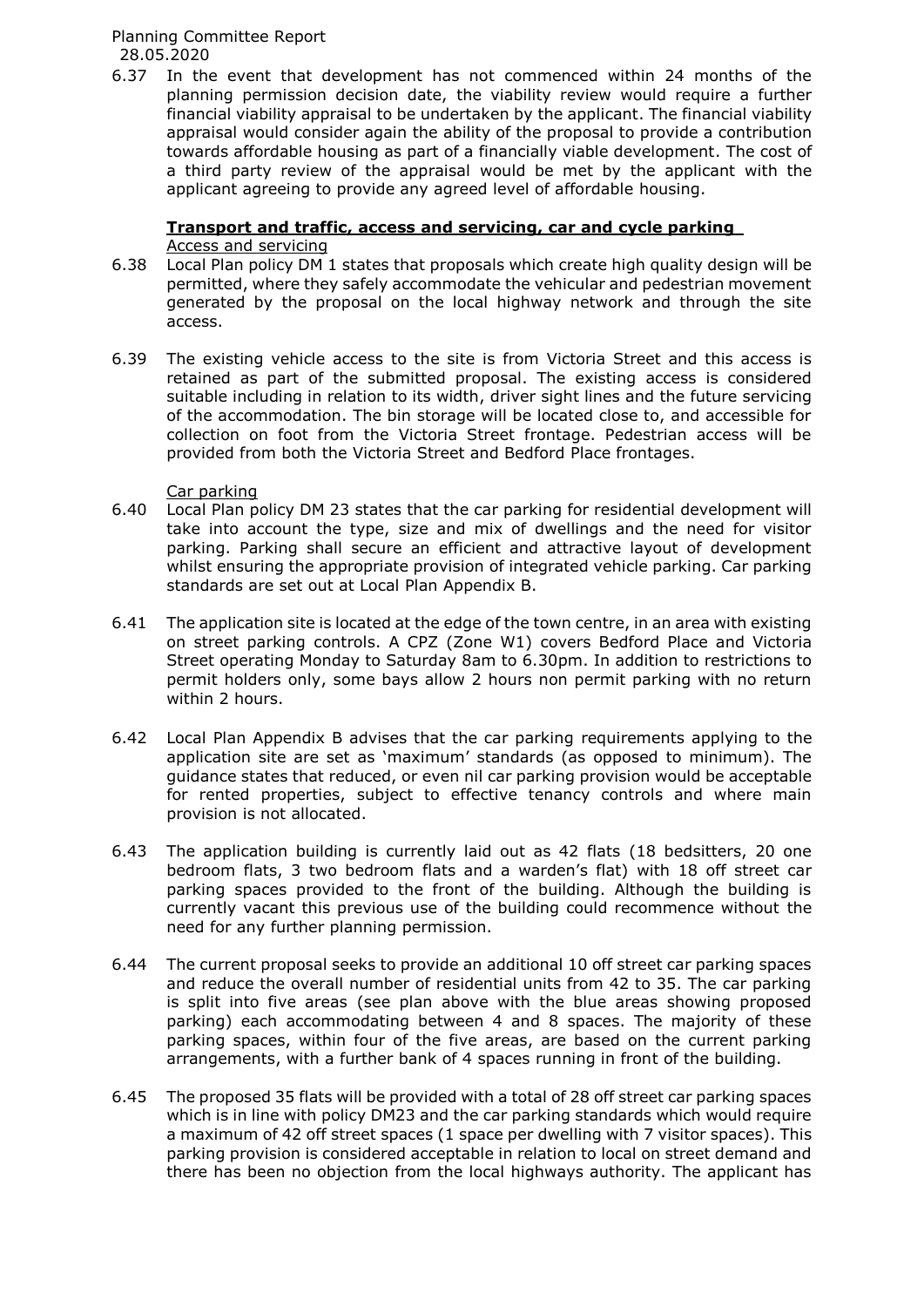suggested a planning obligation restricting future occupiers from obtaining permits. Case law has found this type of restriction unlawful and the level of parking provided is in line with adopted policy.



## Cycle parking

- 6.46 Local Plan policy DM 23 states that cycle parking facilities on new developments will be of an appropriate design and sited in a convenient, safe, secure and sheltered location.
- 6.47 Cycle parking is proposed in the existing detached brick pavilion building at the rear of the site in the form of Sheffield type stands providing 36 spaces. This provision is in line with the minimum cycle standards of one cycle space per unit in Supplementary Planning Guidance SPG4 'Kent Vehicle Parking Standards' of the Kent and Medway Structure Plan (July 2006). With the provision of a cycle rail for access the proposed cycle parking is considered an appropriate design and sited in a convenient, safe, secure and sheltered location in line with policy DM23.

## Transport and traffic

- 6.48 Local Plan DM23 states that new developments should ensure that proposals incorporate electric vehicle charging infrastructure. Planning conditions are recommended seeking the provision of a minimum of two electric vehicle charging points
- 6.49 A planning condition is recommended requesting the submission of measures to promote sustainable travel choices by future occupiers of the accommodation. This could include information given to new occupiers, including public transport timetables.
- 6.50 It is considered that the vehicle trips generated by the proposal can be safety accommodated on the road network with harm to highway safety.

# **Ecology and biodiversity, trees and landscape**

Trees and landscape

6.51 Local Plan policy DM1 states that proposals should create high quality design and respect the topography and respond to the location of the site and sensitively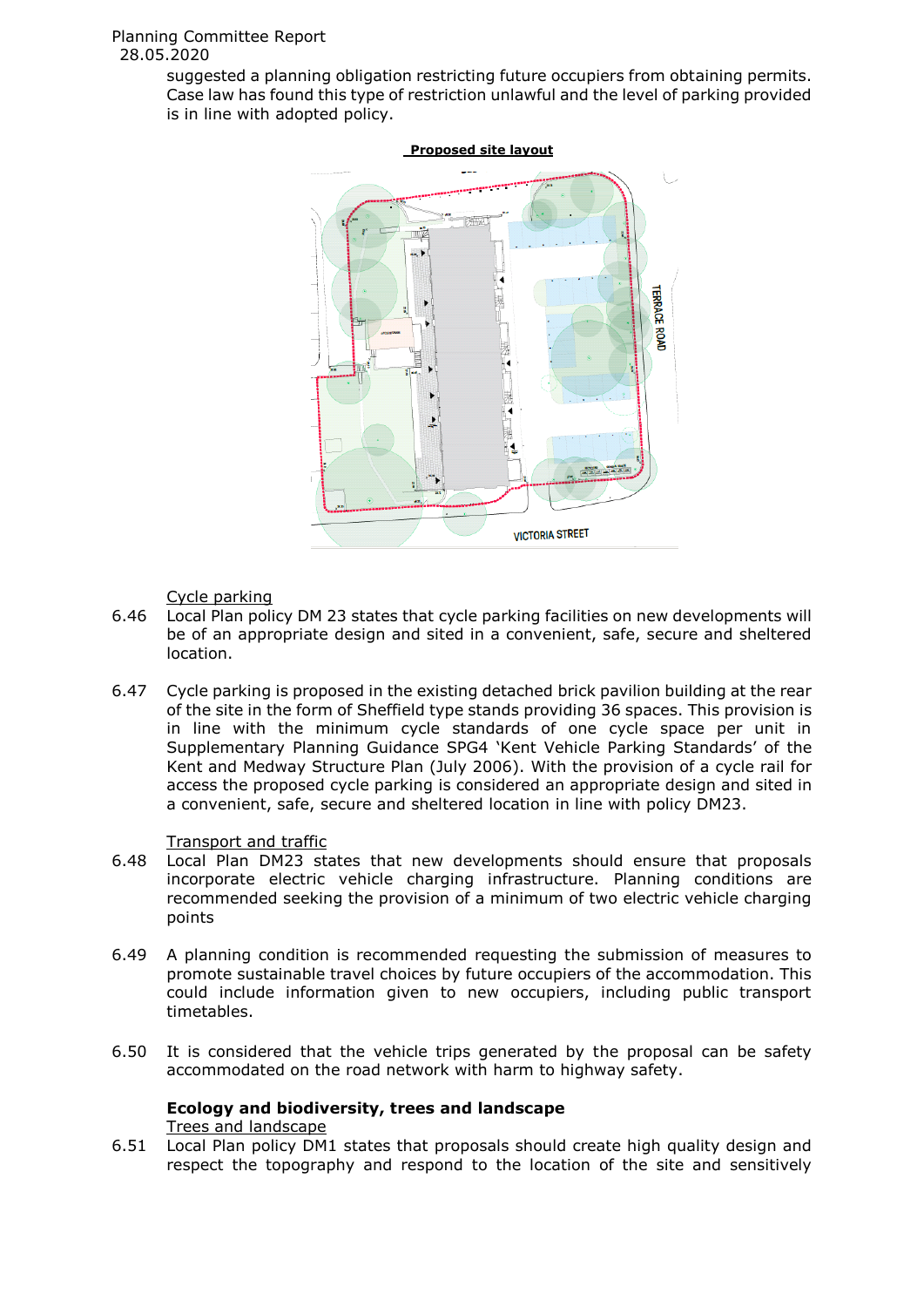incorporate natural features such as trees, hedges and ponds worthy of retention within the site.

6.52 Policy DM3 states: "To enable Maidstone borough to retain a high quality of living and to be able to respond to the effects of climate change, developers will ensure that new development protects and enhances the natural environment by incorporating measures where appropriate to protect positive landscape character, trees with significant amenity value, and important hedgerows".



#### **Existing pavilion building at the rear of the site**

- *6.53* Several trees on site are protected by Tree Preservation Order and the site is located within the Rocky Hill Conservation Area that also offers tree protection. Whilst the works to the main building will have no impact on trees, the proposal includes works to make more efficient use of the land to the front of the site. These works include providing additional car parking bays, associated road widening and providing a bin storage area. The proposal includes the removal of 3 trees and works to raise the canopy of other trees on the site.
- *6.54* The works involve the removal of a Sycamore (T15 category U) which is in significant decline, and the removal of a low value Leyland cypress (T2 category C) to accommodate road widening. The third tree is a Sycamore (G1 Category B) which is to the south of a group of moderate value trees that are subject to Tree Preservation Order ref. T2 (Order no. 17 of 1972).
- *6.55* The submitted arboricultural assessment found that *"The removal of trees T2 and T15 is considered negligible due to their low value and poor condition respectively. The removal of tree G1 is considered a moderate arboricultural impact as the tree forms part of an established tree group of moderate collective value. However, the impact is not considered significant as the tree is not a notable individual feature and because the remaining group will be largely retained. It is therefore recommended that the tree is replaced as part of the proposed development, using an advanced nursery stock specification to offer instant impact".*
- 6.56 Planning conditions are recommended to seek a landscape scheme for the site and for the implementation of the scheme by the end of the first planting season following first occupation. In terms of the location of a replacement tree the arboricultural assessment advises that this could be "…*at the north eastern corner of site, between trees T16 and T4. It is noted that tree T4 exhibits poor overall condition and therefore the removal of this tree with the replacement of 2-3 new*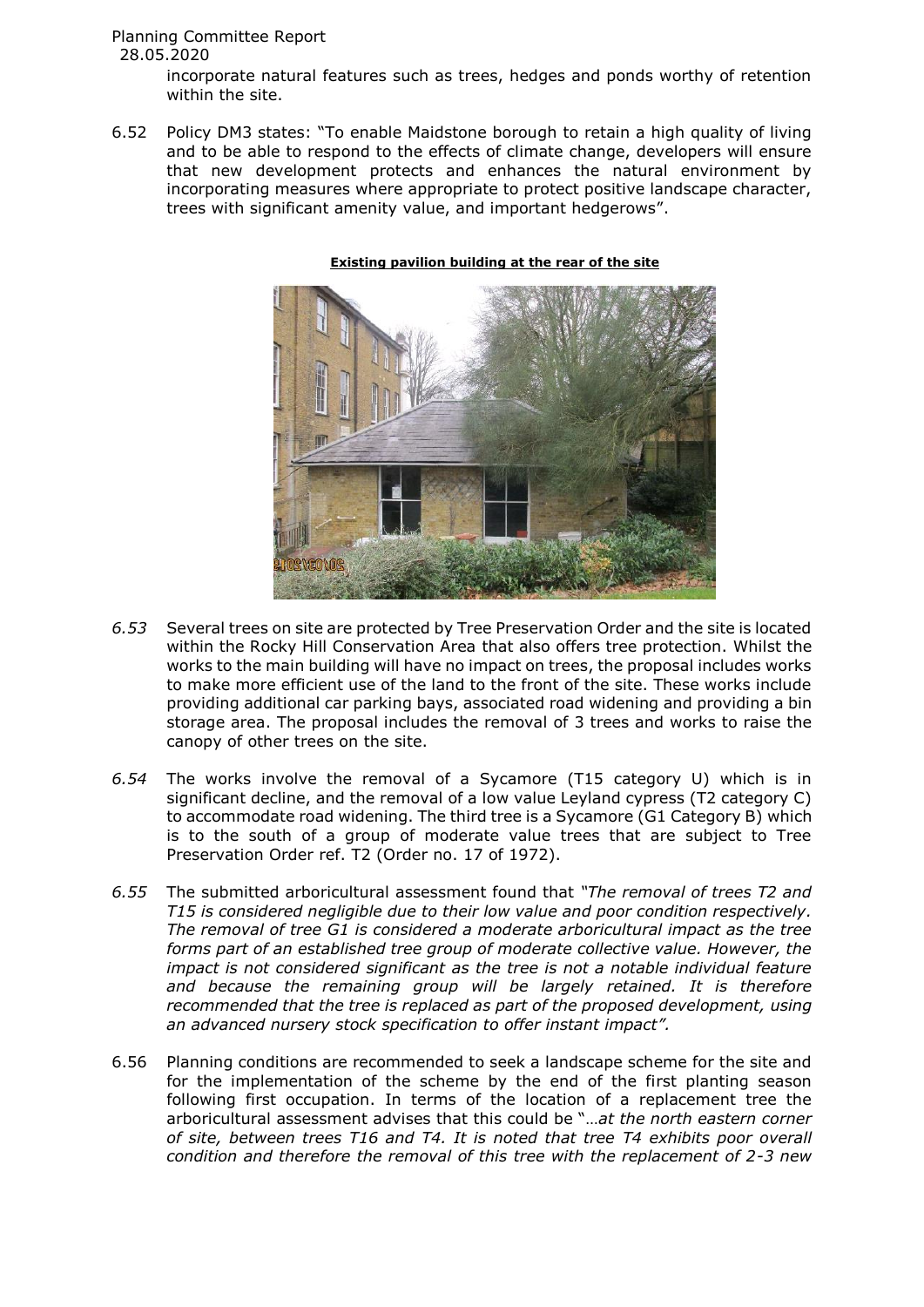*trees in this location could offer the best long-term gain in terms of new tree planting".*

- 6.57 In order to mitigate the impact of additional surfacing within the root protection area (RPA) of retained trees the submitted arboricultural assessment recommends *"… that the areas of new surfacing within the RPAs adopt a 'reduced-dig' approach using a cellular confinement system laid on-top of the existing ground level, avoiding the need to excavate or compact the ground created by conventional surfacing techniques".*
- 6.58 The loss of the trees to be removed and their status have been considered against the benefits of the changes to the layout at the front of the site. The proposed measures are considered sufficient to protect the long term health of the retained trees in relation to the work in root protection areas. A planning condition is recommended to secure these measures. It is considered that with the repair and restoration works and enhanced landscaping the proposal will preserve the character and appearance of that area in line with legislation.
- 6.59 The council's tree officer has considered the submitted information and agrees with the conclusions subject to planning conditions. These conditions have been added to the recommendation.

## Ecology and biodiversity

- 6.60 Local Plan policy DM3 states: *"To enable Maidstone borough to retain a high quality of living and to be able to respond to the effects of climate change, developers will ensure that new development protects and enhances the natural environment …where appropriate development proposals will be expected to appraise the value of the borough's natural environment through the provision of…an ecological evaluation of development sites…to take full account of the biodiversity present, including the potential for the retention and provision of native plant species".*
- 6.61 A preliminary ecological appraisal has been submitted with the current planning application. The appraisal found that the existing two buildings are considered to offer 'low' potential to support roosting bats. In accordance with the Bat Conservation Trust's 'Bat Survey for Professional Ecologists, Good Practice Guidelines' (Collins, 2016), the appraisal advises that one bat survey should be carried out for buildings with low suitability.
- 6.62 The appraisal highlights that bat surveys can only be undertaken in suitable weather conditions between May and September (inclusive) with at least one survey conducted between May and August. A planning condition is recommended to ensure that this survey takes place and in the unlikely event that the presence of bats is found for appropriate mitigation to be put in place.
- 6.63 The appraisal found no evidence or potential for any other protected species on the site. The appraisal advised that, other than the bat survey, no further surveys are required.
- 6.64 The appraisal recommends ecological enhancement with the installation of a range of bird box types including open fronted and hole fronted next boxes. The appraisal recommends a wildlife-friendly planting scheme that uses native plant species, as this would be of benefit to invertebrates, and subsequently birds and bats. Planning conditions are recommended to seek these ecological enhancements including the wildlife friendly planting as part of a landscape scheme.

#### **Neighbour amenity**

6.65 Local Plan policy DM 1 states that proposals which would create high quality design and will be permitted where they respect the amenities of occupiers of neighbouring properties and uses by ensuring that development does not result in, excessive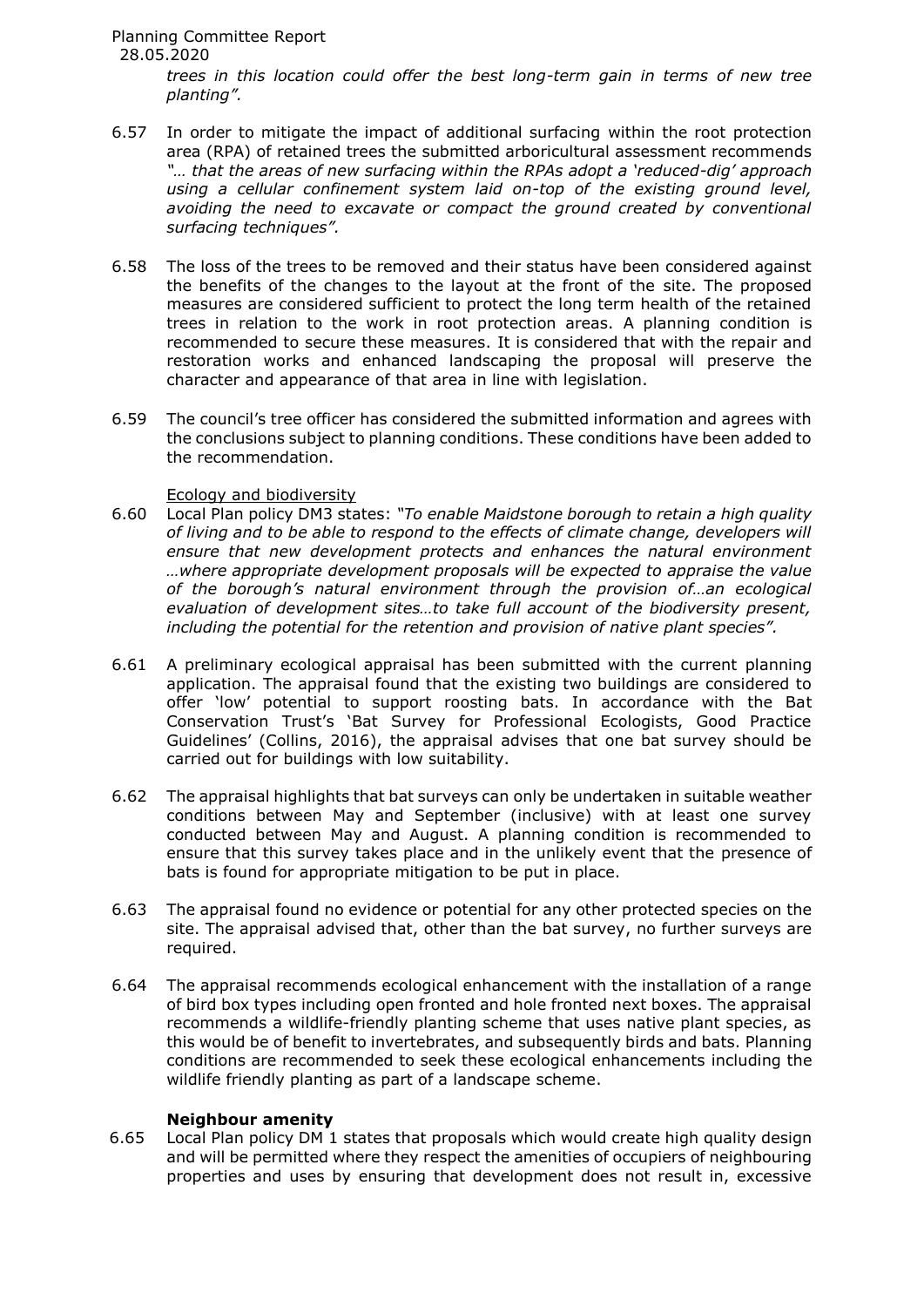noise, vibration, odour, air pollution, activity or vehicular movements, overlooking or visual intrusion, and that the built form would not result in an unacceptable loss of privacy or light enjoyed by the occupiers of nearby properties.



#### **Looking north along the rear (west) elevation towards Bedford Place**

- 6.66 The current proposal involves internal alterations to this existing building that will reduce the overall number of residential units. In these circumstances and the separation from nearby properties the submitted proposal is considered acceptable in relation to neighbour residential amenity.
- 6.67 The application site is located just outside the Air Quality Management Area that runs along the A20 and an air quality assessment has been submitted with the application. The application involves a reduction in the number of units that are provided in the building. The applicant is proposing due to viability issues a minimum of 2 electric charging points and a condition is recommended seeking a minimum of 2 up to a maximum of 20 for the proposed one and two bedroom apartments.

## **Other Matters**

6.68 With the submitted development not including any affordable housing, the proposed development is CIL liable. The Council adopted a Community Infrastructure Levy on 25 October 2017 and began charging on all CIL liable applications approved on and from 1 October 2018. The actual amount of CIL can only be confirmed once all the relevant forms have been submitted and relevant details have been assessed and approved. Any relief claimed will be assessed at the time planning permission is granted or shortly after.

## **PUBLIC SECTOR EQUALITY DUTY**

6.69 Due regard has been had to the Public Sector Equality Duty, as set out in Section 149 of the Equality Act 2010. It is considered that the application proposals would not undermine objectives of the Duty.

# **7. CONCLUSION**

7.01 The submitted proposal has been considered and has been found to be acceptable in relation to heritage, the loss of existing residential accommodation, the standard of proposed residential accommodation, affordable housing, transport and traffic, access and servicing, car and cycle parking, ecology and biodiversity, trees and landscape and residential amenity.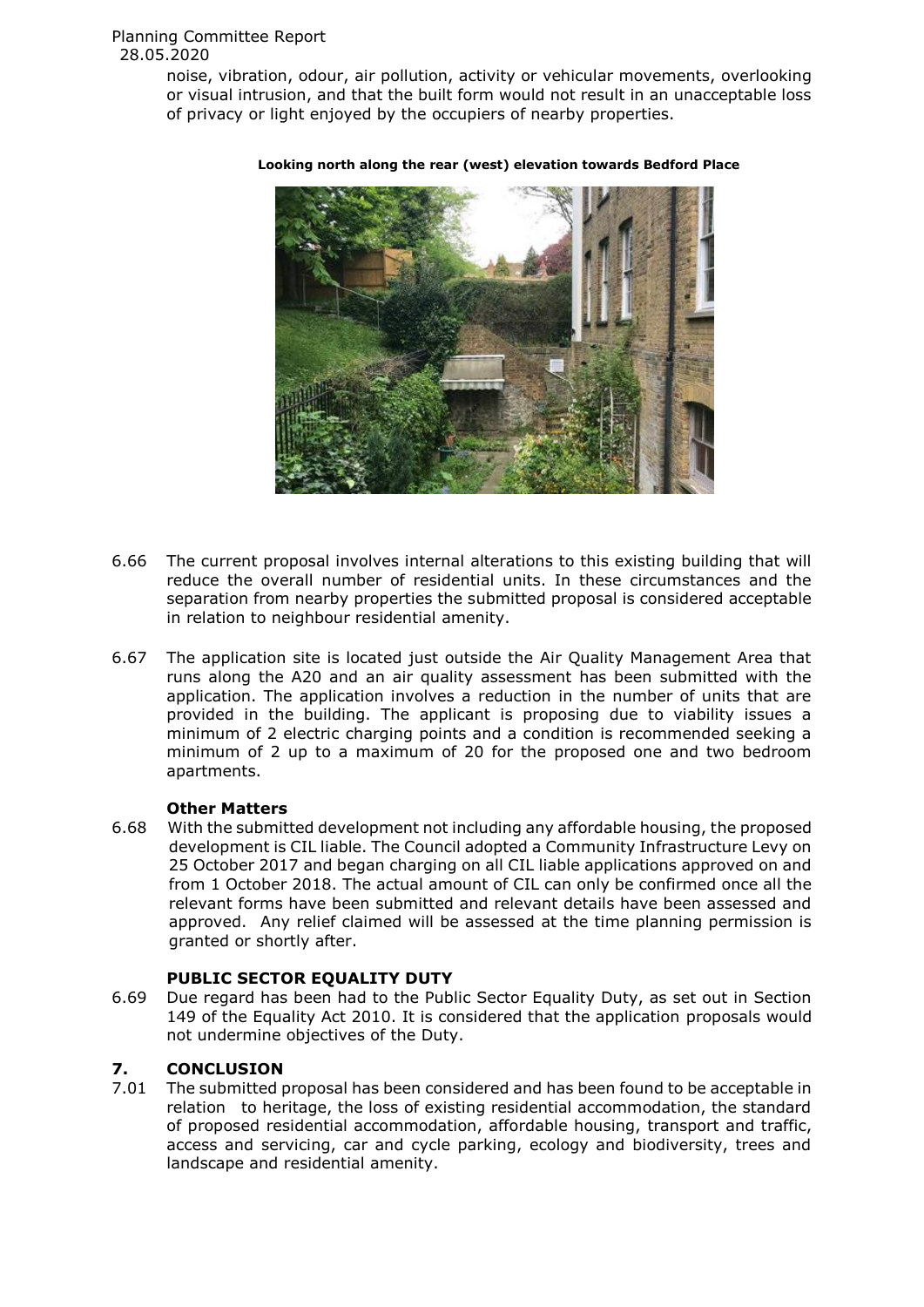# **8. RECOMMENDATION**

The Head of Planning and Development BE DELEGATED POWERS TO GRANT planning permission subject to the prior completion of a legal agreement to provide the following (including the Head of Planning and Development being able to settle or amend any necessary terms of the legal agreement in line with the matters set out in the recommendation resolved by Planning Committee):

 In the event that development has not commenced within 24 months of the planning permission decision date, a further financial viability appraisal shall be undertaken by the applicant to consider the ability of the proposal to provide a contribution towards affordable housing as part of a financially viable development with the cost of a third party review of the appraisal met by the applicant. With the applicant agreeing to provide any agreed level of affordable housing.

And the following planning conditions

1) The development hereby permitted shall be begun before the expiration of three years from the date of this permission.

Reason: In accordance with the provisions of Section 91 of the Town and Country Planning Act 1990 as amended by Section 51 of the Planning and Compulsory Purchase Act 2004.

- 2) No development shall take place other than in accordance with the following approved plans:
	- 70583-D003-Proposed site plan (Rev. A rec.06.04.2020)
	- 70583-D100A-Existing and Proposed Lower Ground Floor Plan (rec.06.04.2020)
	- 70583-D101A-Existing and Proposed Ground Floor Plan (rec.06.04.2020)
	- 70583-D102A-Existing and Proposed First Floor Plan (rec.06.04.2020)
	- 70583-D103A-Existing and Proposed Second Floor Plan (rec.06.04.2020)
	- 70583-D104-Existing and Proposed Third Floor Plan
	- 70583-D203-Existing and Proposed Garden Pavilion
	- 70583-D204 Proposed Front Elevation
	- 70583-D205 Proposed Side Elevations
	- 70583-D206 Proposed Rear Elevation
	- Air Quality Assessment
	- Master Repairs Schedule, documents 1 to 4
	- Noise assessment.
	- Transport Statement (Transport Planning & Highway Solutions Limited December 2019)
	- Arboricultural Impact Assessment (Tyler Grange Group Limited 7th January 2019 ref 12361\_R01\_JP\_AS)
	- Heritage Statement (Heritage Collective January 2020, Project Ref 5074A)
	- Preliminary Ecological Appraisal (April 2019 Greenspace Ecological Solutions Ltd Report Number J20683)

Reason: In the interests of proper planning and to ensure the quality of the development is maintained.

3) No development shall take place until a construction management plan has been submitted to and approved in writing by the Local Planning Authority: The construction management plan shall be in place prior to work commencing, followed for the duration of the works and shall include the following (a) Routing of construction and delivery vehicles to / from site (b) Parking and turning areas for construction and delivery vehicles and site personnel (c) Timing of deliveries (d) Temporary traffic management / signage (e) Provision of measures to prevent the discharge of surface water onto the highway.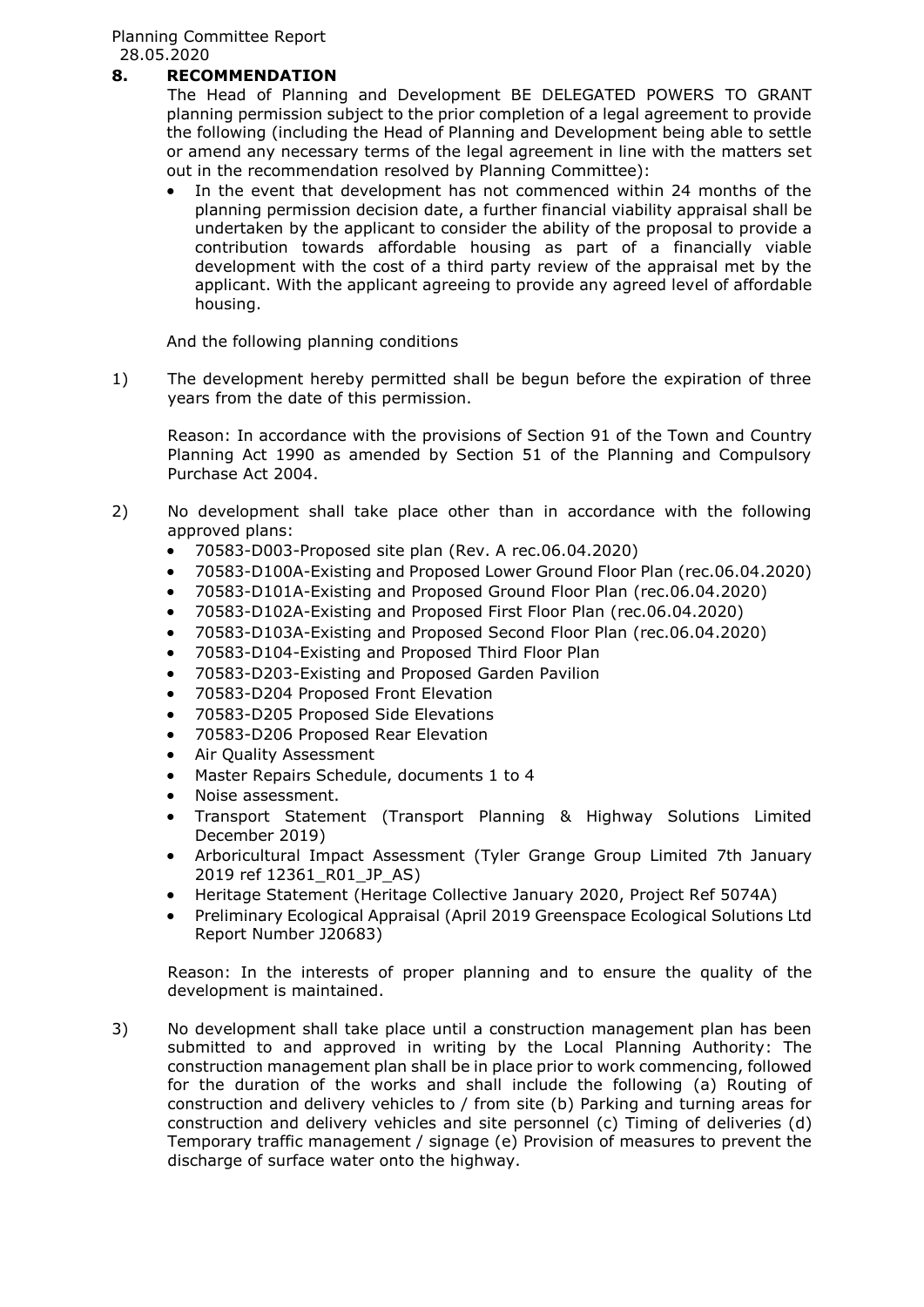Reason In the interests of amenity.

4) No development shall take place until an Arboricultural Method Statement prepared in accordance with the current edition of BS 5837:2012 has been submitted to and approved in writing by the local planning authority. The method statement shall include procedures for 'reduce-dig' new surfacing and construction of bin storage platform within the Root Protection Areas of trees T1, G1, T14 and G3 and the phasing of arboricultural works. The development will proceed in accordance with the approved method statement.

Reason: In the interests of landscape, visual impact and amenity of the area and to ensure a satisfactory appearance to the development.

- 5) The Arboricultural Method Statement shall include the locations and specifications for tree protection barriers and ground protection on a Tree Protection Plan, with all trees to be retained protected by barriers and/or ground protection. The Tree Protection Plan must take account of any works that have the potential to harm trees, including excavation of service runs, demolition operations, the location of site huts, waste and materials storage and access for construction vehicles such a skip lorries. Reason: In the interests of landscape, visual impact and amenity of the area and to ensure a satisfactory appearance to the development.
- 6) No equipment, plant, machinery or materials shall be brought onto the site prior to the erection of the approved barriers and/or ground protection except to carry out pre commencement operations approved in writing by the local planning authority. Nothing shall be stored or placed, nor fires lit, within any of the protected areas. No alterations shall be made to the siting of barriers and/or ground protection, nor ground levels changed, nor excavations made within these areas. These measures shall be maintained until all equipment, machinery and surplus materials have been removed from the site.

Reason: In the interests of landscape, visual impact and amenity of the area and to ensure a satisfactory appearance to the development.

7) No development shall take place until a bat survey has been undertaken with the results submitted to and approved in writing by the Local Planning authority, the survey shall be undertaken in suitable weather conditions between May and August

Reason: To ensure that bat species are protected, and their habitat enhanced, in accordance with the Wildlife and Countryside Act 1981.

8) In the event that evidence of bats is found on the site, prior to the commencement of development details of the provisions to be made for appropriate mitigation measures including potential for artificial bat roosting sites/boxes shall be submitted to and approved in writing by the Local Planning Authority. The approved works shall be implemented in full before first occupation of any part of the development.

, Reason: To ensure that bat species are protected, and their habitat enhanced, in accordance with the Wildlife and Countryside Act 1981.

9) Within the 2 months following the commencement of development a landscape scheme designed in accordance with the principles of the Council's landscape character guidance shall be submitted to and approved in writing by the local planning authority. The scheme shall show all existing trees, hedges and blocks of landscaping on, and immediately adjacent to, the site and indicate whether they are to be retained or removed and include a planting specification, a programme of implementation and a [5] year management plan and shall include suitable trees for the replacement of those that are due to be removed (with an advanced nursery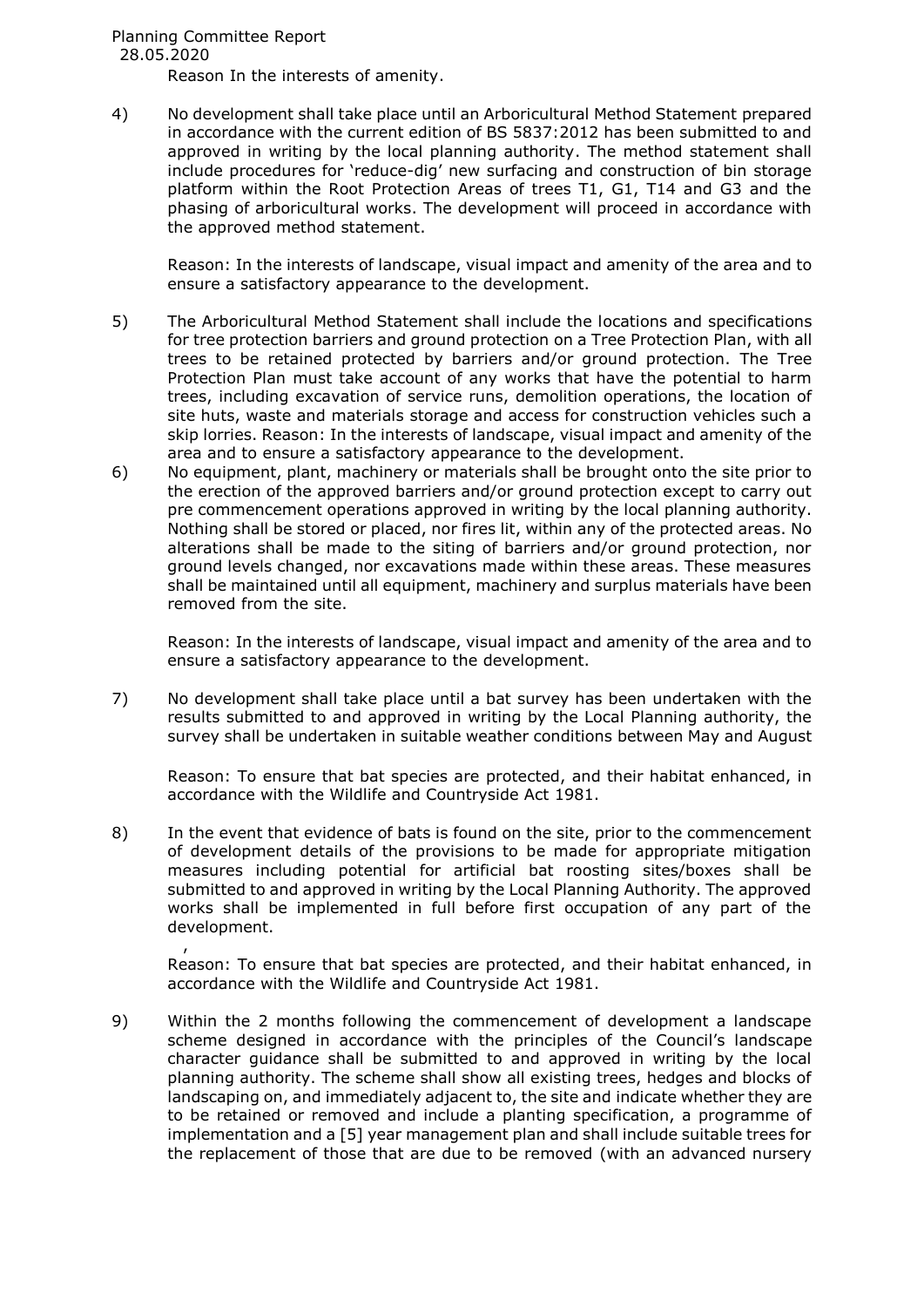> stock specimen) and wildlife-friendly planting as set out in the Preliminary Ecological Appraisal.

> Reason: In the interests of landscape, visual impact and amenity of the area and to ensure a satisfactory appearance to the development.

10) The approved landscaping shall be in place at the end of the first planting and seeding season following first occupation of the residential development herby approved. Any trees or plants, which, within a period of 5 years from the occupation of the development die, are removed, or become seriously damaged or diseased, shall be replaced in the next planting season with others of similar size and species.

Reason: In the interest of visual amenity of the area.

11) Prior to end of the first planting season following first occupation of the development hereby approved the ecological enhancements set out in section 6 of the Preliminary Ecological Appraisal (April 2019 Greenspace Ecological Solutions Ltd Report Number J20683) shall be in place, with the measures retained for the lifetime of the development

Reason: In the interest of ecology and biodiversity.

12) Prior to first occupation of the proposed dwellings a minimum of two electric vehicle charging points shall be installed and ready for use and in accordance with details that have previously been submitted to and approved in writing by the local planning authority that includes a programme for installation, maintenance and management with the points retained thereafter and maintained in accordance with the approved details.

Reason: To promote the reduction of CO2 emissions through the use of low emissions vehicles in accordance with the NPPF.

- 13) Prior to occupation of the proposed dwellings the parking/turning areas shown on the approved plans shall be completed and shall thereafter be kept available for such use. No development, whether permitted by the Town and Country Planning (General Permitted Development) (Amendment) (England) Order 2015 (or any order revoking and re- enacting that Order, with or without modification) or not, shall be carried out on the areas indicated or in such a position as to preclude vehicular access to them. Reason: Development without adequate parking/turning provision is likely to lead to parking inconvenient to other road users and in the interests of road safety.
- 14) Prior to first occupation of the accommodation hereby approved the cycle parking in the rear pavilion building and the and all agreed measures to allow convenient access to the building shall be installed and ready for use with the cycle parking and the access arrangements maintained for the lifetime of the development.

Reason: To promote sustainable travel choices.

15) Prior to first occupation of the approved accommodation a bin storage enclosure shall be in place that has been designed to avoid ground compaction and is in accordance with details that have previously been submitted to and approved in writing by the Local Planning Authority and retained for the lifetime of the development.

Reason: To safeguard the appearance of the development and the visual amenities of the area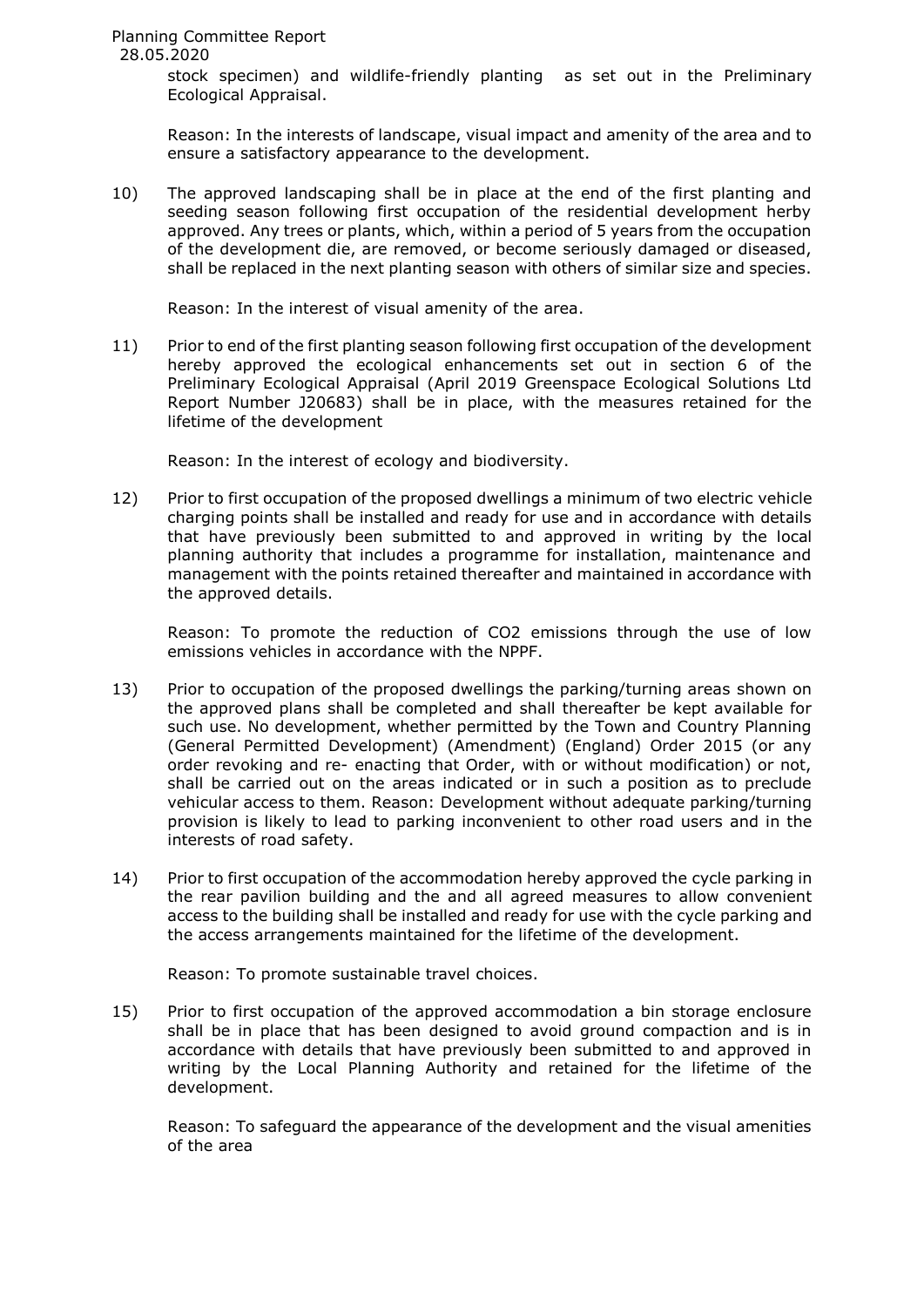16) Prior to first occupation of the approved accommodation means of enclosure (gates, walls, fences etc) shall be in place that is in accordance with details that have previously been submitted to and approved in writing by the Local Planning Authority with the approved means of enclosure retained for the lifetime of the development.

Reason: To safeguard the appearance of the development and the visual amenities of the area.

17) Prior to first occupation of the development hereby approved crime prevention measures shall be in place that are in accordance with details that have previously been submitted to and approved in writing by the Local Planning Authority, with the approved measures retained for the lifetime of the development.

Reason: In the interests of amenity.

18) Prior to first occupation of the development hereby approved measures to encourage sustainable travel choices by future occupiers shall have been submitted to and approved in writing by the Local Planning Authority, the measures shall be in place prior to first occupation and maintained for the lifetime of the development.

Reason: In the interests of sustainable travel and pollution prevention.

19) Any external lighting installed on the site (whether permanent or temporary) shall be in accordance with details that have previously been submitted to and approved in writing by the Local Planning Authority. These details shall include, inter alia, measures to shield and direct light from the light sources so as to prevent light pollution and illuminance contour plots covering sensitive neighbouring receptors and demonstrate how the lighting meets Bat Conservation Trust guidelines. The development shall thereafter be carried out in accordance with the subsequently approved details and maintained as such thereafter.

Reason: In the interest of amenity.

20) Any works within the root protection area of trees shown as retained on the site including the bin enclosure, and the extension to the parking area shall be carried out in accordance with details that have previously been submitted to and approved in writing by the Local Planning Authority and shall include procedures for 'reduce-dig' new surfacing and construction of bin storage platform.

Reason: In the interests of landscape, visual impact and amenity of the area and to ensure a satisfactory appearance to the development.

# **INFORMATIVES**

- 1) It is the responsibility of the applicant to ensure, before the development hereby approved is commenced, that all necessary highway approvals and consents where required are obtained and that the limits of highway boundary are clearly established in order to avoid any enforcement action being taken by the Highway Authority.
- 2) The applicant is advised to comply with the Mid Kent Environmental Code of development Practice.
- 3) Adequate and suitable measures should be carried out for the minimisation of asbestos fibres, so as to prevent airborne fibres from affecting workers carrying out the work, and nearby properties.
- 4) The proposed development is CIL liable. The Council adopted a Community Infrastructure Levy on 25th October 2017 and began charging on all CIL liable applications approved on and from 1st October 2018. The actual amount of CIL can only be confirmed once all the relevant forms have been submitted and relevant